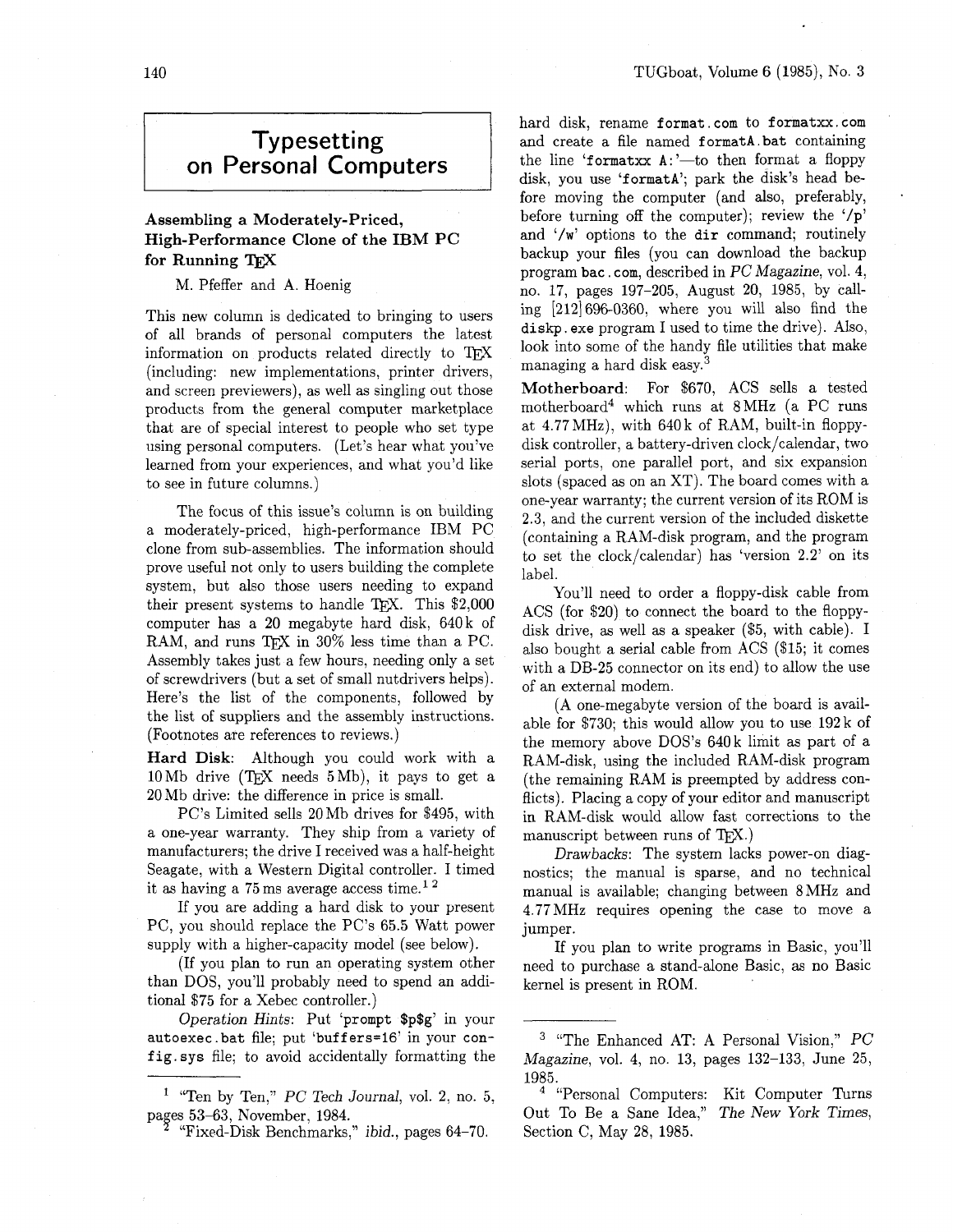Compatibility: In the 8MHz mode, I tested: both implementations of TFX; PC-Write (my current editor); The Word Plus (a spelling checker); PC-Talk; 'Turbo Pascal 3.0; Masm; and the Norton Utilities. I was able to bring up (but didn't test extensively): Finalword's editor; Edix; Microsoft Word; Epsilon; WordStar; and Trace86.

Most incompatibilities surface in the 8MHz mode. Programs that depend on software timing loops will fail. Some cards can't keep up with the 8MHz speed. One user of the ACS board told me that his Hayes internal modem wouldn't work (Hayes told him what needed to be changed to fix the problem), and that he had to patch Crosstalk for the program to run at 8 MHz.

(If you purchase the Xebec 1220 hard-disk controller, which incorporates a floppy-disk controller, you'll need to disable the floppy-disk controller built into the ACS board-see the note in the ACS manual, under section 6.12, explaining which chip to replace; the replacement chip costs \$15.)

Operation Hints: With a Hercules card in the system, use clklpt1 to set the clock initially, and to transfer the correct time to DOS-the ACS manual incorrectly implies **clklpt2** should be used.

Some programs can't cope with 640 k of RAM, and give an 'out of memory' message, even though they have plenty of room. One solution is to create a RAM-disk, to reduce the amount of memory available to the program.

Floppy-Disk Drive: I chose the CDC half-height drive, based on a review<sup>5</sup> and my favorable experience with the CDC full-height drives. (But CDC is dropping out of the  $5\frac{1}{4}$ -inch floppy-disk drive market.)

Power Supply: I purchased a 150 Watt supply from PC's Limited for \$119. I've since noticed an ad for a 200 Watt supply from CC&C.

**Case:** Purchased from  $G & L$ , the case was satisfactory, though some of the screws were improperly machined. The case won't allow the plug from an IBM keyboard to reach the motherboard's jack, because of the grip ring molded onto the plug; if you want to use the IBM keyboard, you'll need to use a keyboard-extension cable (judging from a picture,  $CC&C$ 's MSC-I case would accommodate the IBM keyboard's plug).

Next time, I'll try a case with a flip-up top, like the one sold by JDR Microdevices for \$59.95.

Display Adapter: I wanted a card that included Hercules monochrome-graphics emulation, for use with the new TEX screen previewers. I ordered a card made by Mitsuba from Computer Systems Planning, at \$125. It ran Microsoft's Word in Hercules mode, and Hercules HBasic (on **an** IBM PC).

Display: Studies indicate better user-performance with yellow displays, with one study revealing the worst performance with an orange display;6 yet manufacturers use the term "amber" to cover pumpkin-orange through canary-yellow. Restricting the search to yellow displays still leaves many displays from which to choose, $<sup>7</sup>$  and other criteria</sup> to apply.8 (I've always been satisfied with the quality of IBM's green display, but in a side-by-side comparison, a yellow display does seem less harsh.)

The display I tested, the Taxan 122, uses a yellow, long-persistence (PUL) phosphor, to minimize flicker, but the trade-off is a more noticeable afterimage when scrolling.

(Flicker is more discernible when a display is viewed out of the corner of your eye. To check the flicker of a display, as well as imperfections in the phosphor coating, configure a program to work in reverse video; for PC-Write, a freely-copyable editor which can be set to work in reverse video, see Appendix A of its manual.)

Drawbacks: As delivered, the top two scan lines would overlap when the top line was in reverse video, giving the appearance of a single, bright line; adjusting the vertical-line control corrected this. (I also tweaked the other controls to improve the image.)

Operation Hints: For a sharper image, I set the brightness to its near-minimum position, and used the contrast control to adjust the intensity.

Anti-Glare Screen: I purchased a mesh screen, called SuperScreen, from  $R+R$  Direct, to reduce glare off the display. The screen imparts a jetblack background to the characters; this makes the characters stand out. I also tested a polarized panel made of plastic, but found it produced a worse glare from the panel than I had off the display.

Drawbacks: The mesh causes a slight degradation of the image, and superimposes its own dot pattern on the characters.

<sup>&</sup>lt;sup>5</sup> "Double Your Driving Pleasure,"  $PC\,Magazine$ , vol. 4, no. 10, pages 133-137, May 14, 1985.

<sup>&</sup>lt;sup>6</sup> "Maximize Your Computing Comfort and Efficiency," Computers  $& Electronics$ , vol. 21, no. 4, pages 35–48, April, 1983.

<sup>&</sup>quot;Buyer's Guide to Monitors," Computers  $&$ Electronics, vol. 22, no. 12, pages 56-59, December, 1984.

Video Signals and Monitor Design," *ibid.*, page 53.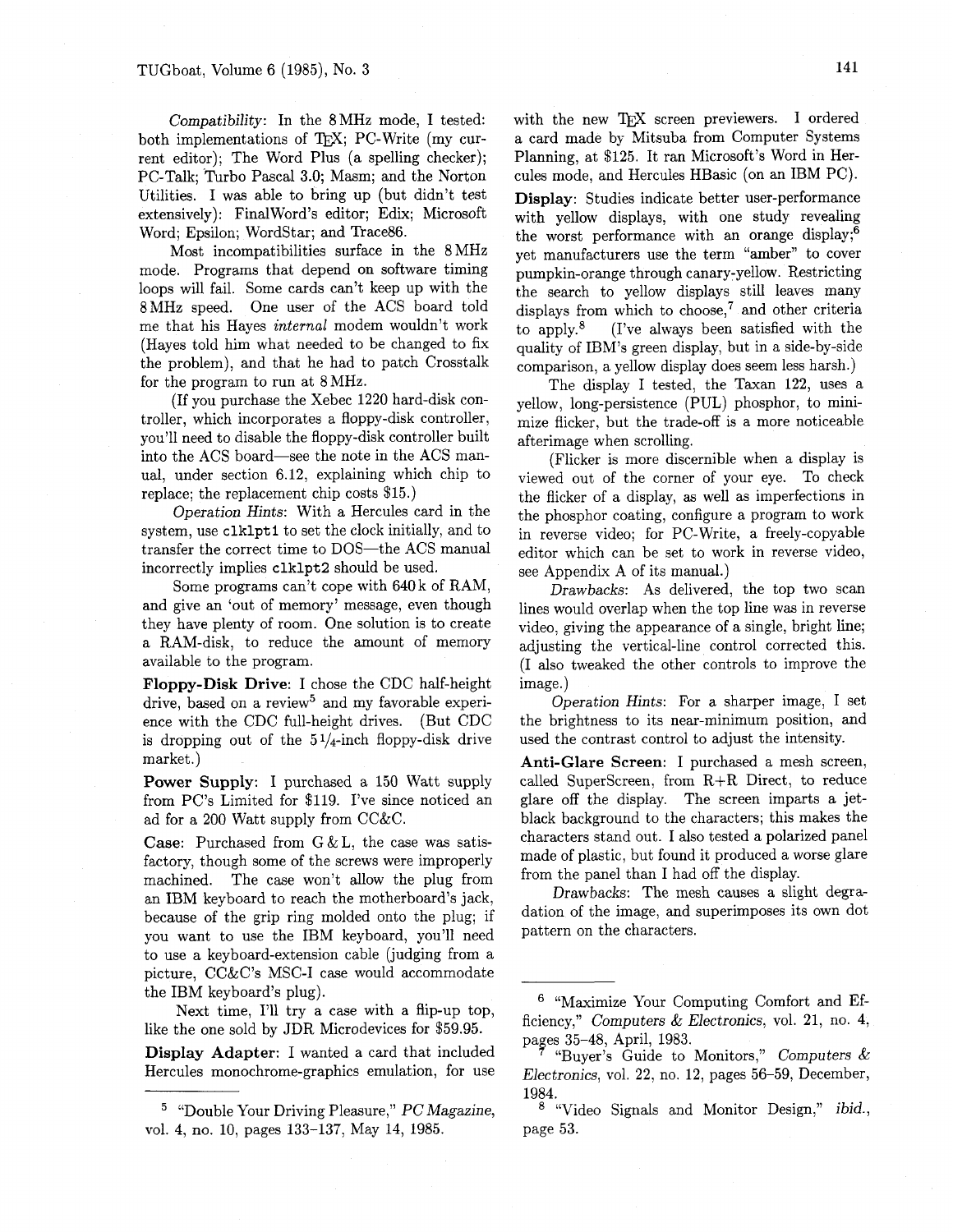Keyboard: The low-cost keyboard I tested differs from the IBM keyboard: it has a soft touch; the keys do not click; it has separate numeric and cursor keypads, horizontally-arranged function keys, and a standard letter-layout (TFX users may be the only people who prefer IBM's non-standard placement of the backslash and open quote on the PC's keyboard. In the AT, IBM uses the standard office layout).

I purchased the keyboard from ACS for \$125 (JDR sells what appears to be the same keyboard for \$100). Minor variations on this keyboard exist: some, like the one I received, have the caps-lock key next to the 'a' key, while others have the control key next to the 'a' key; some have the PC's placement of the backslash and open quote-be sure to specify your preference when ordering.

Disadvantages: Though some users claim that the soft touch increases their typing speed, I find the cheap feel of the keyboard to be too mushy. The legends on the keys are only surface markings, and will rub off with use.

Surge Suppressors: I know of four instances where computers were fried during lightning storms. Protect your equipment with surge suppressorsone on the power line, and another on the phone line to the modem.

A Curtis Ruby (PC Connection, \$59), protects my power line. A single switch controls its six outlets.

The new Radio Shack catalog lists a phone-line protector (43- 102), for \$12.95. Because phone-line protectors often protect only the red and green wires, I disconnected the other two wires (black and yellow) from the jack that feeds into the protector. (The black and yellow pair is unused in most homes with single-line service; the pair is used to activate the line-in-use light in some phone installations, or carries the second line in a two-line system.)

(Incidentally, owners of Compaq and IBM systems can exchanged fried motherboards for replacement boards, at less than one-third the cost of a new board.)

Cables: I ordered Curtis printer and modem cables from PC Connection, at \$19 each. The Curtis cables are completely shielded (including the plugs), to prevent stray signals from getting in or out of a cable.

Accessories: Some odds and ends to make your system more comfortable: tilt/swivel base for the display; copy stand (without any magnets); ergonomic chair; flip-top floppy-disk file (such as the one made by Microcomputer Accessories); glarefree lighting; and dust covers.

Software: Aside from TFX and an editor, you'll need a copy of DOS.

Setup: To minimize strain, the keycaps of the home row of your keyboard should be about 27 inches from the floor: the goal is for your wrists to be level with, or slightly below, your elbows-the standard  $291/2$ -inch table height is too high. (My keyboard rests on a small folding coffee-table, in front of the desk that supports the display.)

The display should be leveled horizontally, and propped up to bring its top edge to just below eye level. This also gives you room to place the copy stand directly below the display, minimizing head-turning as you look back and forth.

## **Suppliers**

When placing your orders, ask the expected ship date, and the difference in cost between ground and air shipping.

PC's Limited, in TX: [800] 426-5150 (from Texas: [512] 452-0323). 20 megabyte internal hard disk for a PC (you can specify a Seagate), \$495; 150 Watt power supply, \$119. (Free ground shipping; about \$14 by second-day air.)

ACS, in TX: (Advanced Computer Solutions)<br>[214] 247-5151. Motherboard with 640 k, \$670; Motherboard with 640 k, \$670; speaker, with cable, \$5; floppy-disk cable, \$20; serial cable, \$15; keyboard, \$125. Address orders to Tom Langley. (About \$17 for second-day air.)

PC Connection, in *NH:* [800] 243-8088 (outside continental US: [603] 446-3383). Half-height CDC floppy-disk drive, \$89; Curtis Ruby surge suppressor, \$59; [Curtis printer cable, \$19; Curtis modem cable, \$191. (Second-day delivery: \$2.)

G & L, in CA: [800] 523-8750 (from CA: [714] 758- 8600). XT case, \$49. (Second-day delivery: \$24; ground: up to \$13).

Computer Systems Planning, in NY: [212] 213- 9125. Mitsuba display adapter, \$125. This company also sells assembled systems, based on the ACS board; contact Paul Wolotsky.

LogicSoft, in  $NY$ : [800] 645-3491 (from NY: [516] 249-8440). Taxan 122 amber display, \$119 (shipping by ground: \$3). LogicSoft will beat advertised prices by \$10; I used this policy, having them beat the \$129 price advertised by Silicon Specialties ([800] 354-7330).

*R+R* Direct, in OH: [800] 654-PLUS (from OH: [800] 545-PLUS). SuperScreen (A5193 for Taxan 122), \$29.95. (Not a discount house.) Excellent customer service.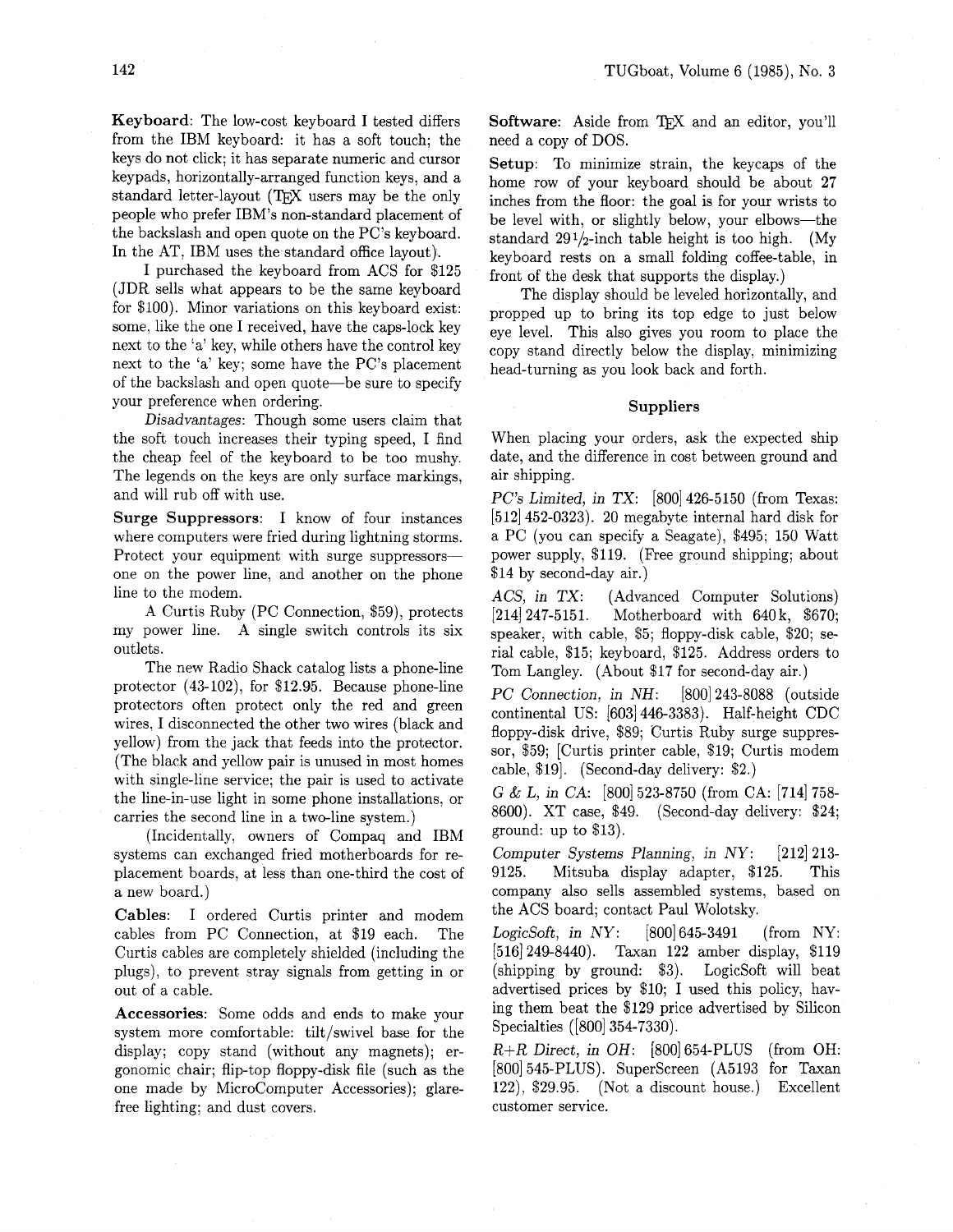Other Companies: Your Personal Computer Store, in TX, [409] 740-3223. Xidex floppy-disks, \$12 for a box of ten, double-sided, double-density disks. Free ground shipping for orders over \$50; \$4 for second-day shipping of three boxes.

JDR Microdevices, [800] 538-5000 (from CA: [800] 662-6279),

CC&C, in CA, [818] 576-1621.

Microcomputer Accessories, in CA, [213] 641- 1800.

Quill Corporation, in IL, [312] 634-4800. Computer and office supplies. Good price if item is on sale (a frequent occurrence). Excellent customer service.

## **Assembly**

In the directions that follow, my use of "left" and "back" assumes that the case is oriented as if in operation on a desk in front of you, and that the motherboard is oriented as it would be when inside the box: component-side up, card-slots in the back-left corner.

Prepare the Case: Put aside six of the chrome screws (the ones with hex/Phillips heads)—they'll be used later to attach the top cover to the black base, and to secure the two cards. Remove the back card-support cage (the one with eight cutouts). Attach a chrome blanking plate over each cutout, except over the first cutout (the left-most cutout when held as if already mounted inside the casescrew-holes up), and except over the sixth cutout (I used the remaining chrome hex-head screws for this, and when I ran out, finished with the black screws with the built-in washers). Loosely attach the cage inside the box (allowing it to slide), using four black screws (the ones with the built-in washers); the cage will be tightened later.

Attach a black plastic edge-guide (which stabilizes the front edge of a card) to the left-most position inside the front of the base; insert one of the tiny black screws from the inside of the case, through the top hole in the guide, and secure with a hex-nut on the outside of the case. (The edge-guides that came with my case overlap more of a card than the snap-in guides that normally come with cards, but this didn't create a problem with the Mitsuba card.)

Drop the speaker into its position at the front of the base. Bring its cable around the lower-left edge of the base's front panel, into the inside of the base; if the cable isn't long enough to reach the near left drive shelf (close to the point where the speaker's connector is plugged onto the motherboard), you'll have to route the cable through one of the grill

cutouts behind the speaker, and force the speaker down into place. I used a dab of epoxy to secure the speaker.

Attach the small, black, oval blanking plate inside the rear of the box, to cover the left of the two D-connector cutouts. Install the D-connector from the serial cable in the right cutout, and route the other end of the cable out the large circular hole, to keep it out of the way for the moment.

Prepare for the Motherboard: The board is held in place by nine brass stand-offs, hex-nuts, and black screws. To eliminate improperly-machined hardware at this point, thread the hex-nuts onto the stand-offs, and insert the tiny black screws into the other end (if you don't have enough tiny black screws, use the black screws with built-in washers).

Turn to Fig. 1 of the ACS manual, and make the following annotations (it's easier to find the proper connection points by working from this drawing, rather than the legends printed on the circuit board, as it's sometimes difficult to decide if a legend on the board refers to the connector to the left of the legend or the connector to the right of the legend): El is the speed jumper; P1 is the connector for the two power leads from the power supply; S1 is the set of DIP switches; P3 is the connector for the floppy-disk drive's cable; P6 is the connector for the serial port's cable (COMI : ); and P2 is the connector for the speaker.

Configuring the Motherboard: To discharge any static you may be carrying, touch a large metal object; then remove the motherboard from its antistatic bag, and rest the board on top of the bag.

To set the board to its 8MHz speed, move the jumper on the El block so it connects pin 2 to pin **3.** 

Refer to section 7 of the manual to set the DIP switches; on my board, I set 5 and 6 'off' (for monochrome display), and I set 7 and 8 'on' (for a single floppy-disk drive). Verify that switches 3, 4, and 9 are properly set for the amount of memory on your board (see section 7.03).

Installing the Motherboard: The threaded ends of the brass stand-offs are inserted from the bottom of the board, and secured with hex-nuts on the top (component side) of the board, but to prevent the mounting hardware from short-circuiting the metallic traces that run near some of the board's mounting holes, you must use the insulating red washers. Ideally, insulating washers would be placed above and below every hole, but if your case doesn't come with enough washers to do this, use what washers you have in these ten essential locations (orient the board component-side up, with

 $\zeta/\ell$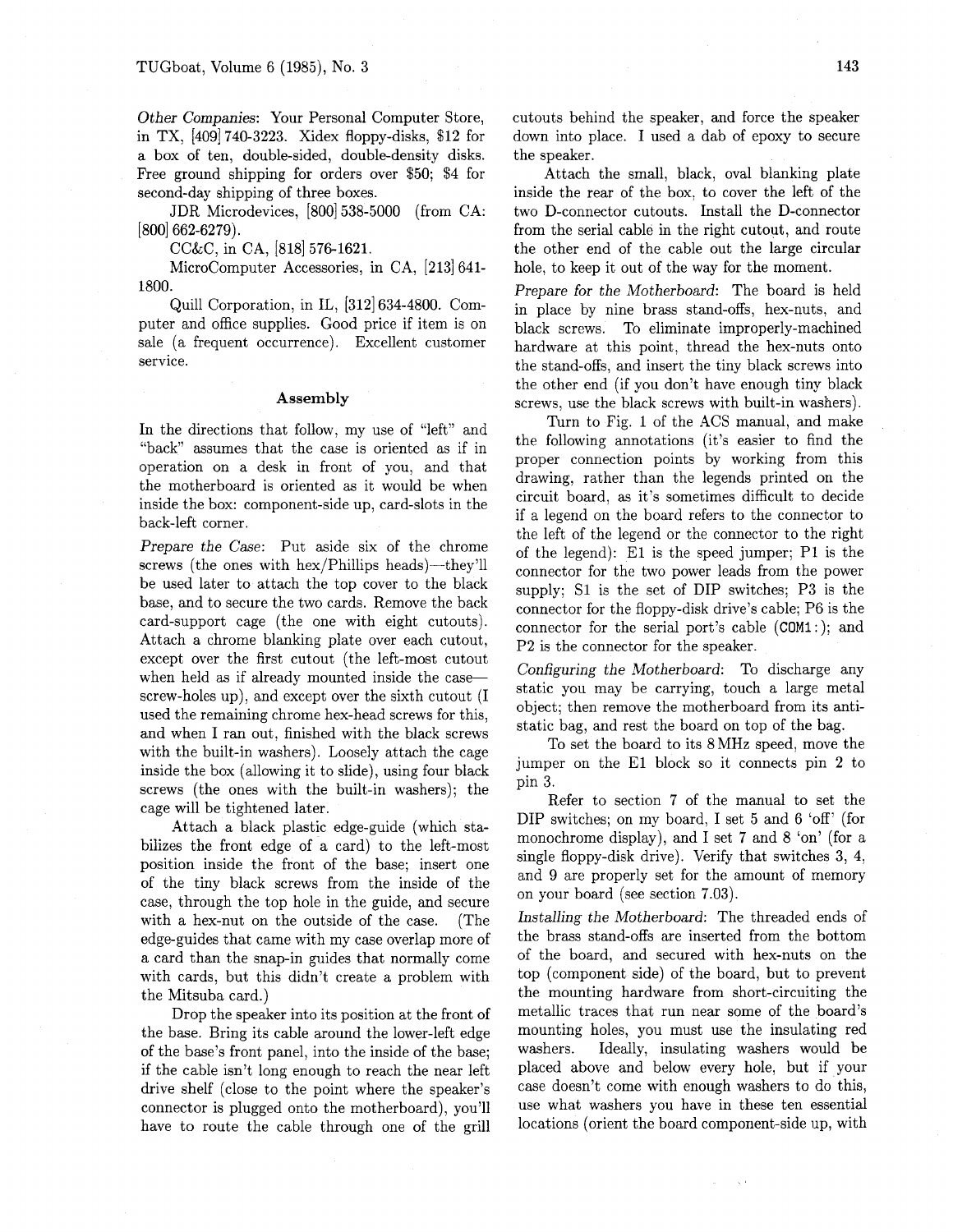the card slots in the back-left corner; a row runs left-to-right, a column runs back-to-front): back row, middle column: top side; middle row, all three columns: top and bottom; front row, left corner: top and bottom; front row, middle column: top. You can use a nut driver to hold the hex-nuts **as**  you tighten the stand-offs, but don't try to hold the nuts with a pliers-pliers are too likely to slip off the nut, and damage a trace.

After installing the stand-offs, hold the board above the case's back-left corner, with the middle column of stand-offs just inside the left lip of the case, and the back of the board just touching the back of the case; lower the board into the case (the left-most column of stand-offs will be resting outside the case). Slide the board to the right, until the left-most column of stand-offs touch the outside of the left lip of the case. Pull up on left drive shelf; while pulling it up, lift the left edge of the motherboard up, until the left-most column of stand-offs are above the left lip of the case; slide the motherboard right, until the stand-offs are to the right of the case's lip, then lower the board onto to bottom of the case. While maintaining your pull on the drive shelf, slide the motherboard into position. Release the drive shelf.

To temporarily counterweight the base, place a heavy book in the right drive shelf (volume 2 of The Art of Computer Programming does nicely). To install the screws into the left column of stand-offs, slide the base so that the left side of the case extends over the edge of the table. Install the screw in the middle row first. Don't tighten any of the nine screws until all are in position. After installing the three screws in the left-most column, move the base further off the table, until the middle column of holes is accessible (take care that the case doesn't fall off the table) and install the screws in this column, again starting with the middle screw. Move the base back on the table. Remove the book. Connect the free end of the serial cable to P6 (as always, the side of the cable with the red stripe goes near pin 1 of the motherboard's connector-be sure to position connectors squarely on their double row of pins). To insert the screws in the right-most column, turn the base over, or stand it up on its back panel. Tighten the nine screws.

Clean those areas where you intend to place the self-adhesive feet, and then attach the feet.

Connect the plug from the speaker to P2; route the cable down and out of the way. Connect the floppy-disk drive cable to P3 (red stripe on cable to pin-1 side of connector), and allow the cable to run off to the side.

Installing the Power Supply: Of the six plugs coming out of the power supply, four are identically shaped. Of these four identically-shaped plugs, two will be used to power the two drives; the other two remain unused. The remaining two (larger) plugs will be connected to the motherboard at PI.

Remove the four round-head screws from the back of the power supply-these will secure the supply in place. Slide the power supply in from the right. When it's half way in, connect the two larger plugs to P1 (these plugs are keyed with small nibs, to prevent you from incorrectly switching them around). Slide the supply in the rest of way, then slide it forward toward the drive shelves, and then back against the rear of the case (this causes the lips in the bottom of the supply to engage the lips in the case). Use the four screws to secure the power supply.

.Installing the Hard Disk: (Read the directions that come with the drive.) Partially slide the drive into the right drive shelf. Attach the two ribbon cables from the controller, which is still outside the case, to the drive (the side of a cable with the red stripe goes closest to the notched side of an edge-card connector on the drive). Attach the power lead from the power supply (this D-shaped plug will fit only one way). Slide the drive in the rest of the way. Insert the screws loosely (I used some spare screws to secure the drive on both sides). While pushing the drive back against the front of the case, tighten the screws.

Installing the Floppy-Disk Drive: (Read the directions that come with the drive; the drive comes configured as an 'A' drive, which is what we want.) Partially slide the drive into the left drive shelf. Attach the connector from the power supply. Attach the connector that's at the end of the cable coming from P6 to the drive (the side of the cable with the red stripe, and twisted segment, goes to the notched side of the drive's edge-card connector). While gently holding the cable from P6 down against the motherboard, slide the drive in the rest of the way (the drive sits atop P6's connector and ribbon cable). Loosely insert the two screws (by hand) into the left side of the drive (if you drop a screw, take care not damage the board when retrieving the screw). You're now about to tighten the screws-but to avoid the danger of dropping your screwdriver onto the motherboard (and damaging the delicate metallic traces), tie a loop of string loosely around your wrist, and tie the other end around the screwdriver; this way, if you accidentally let go of the screwdriver, it won't fall onto the